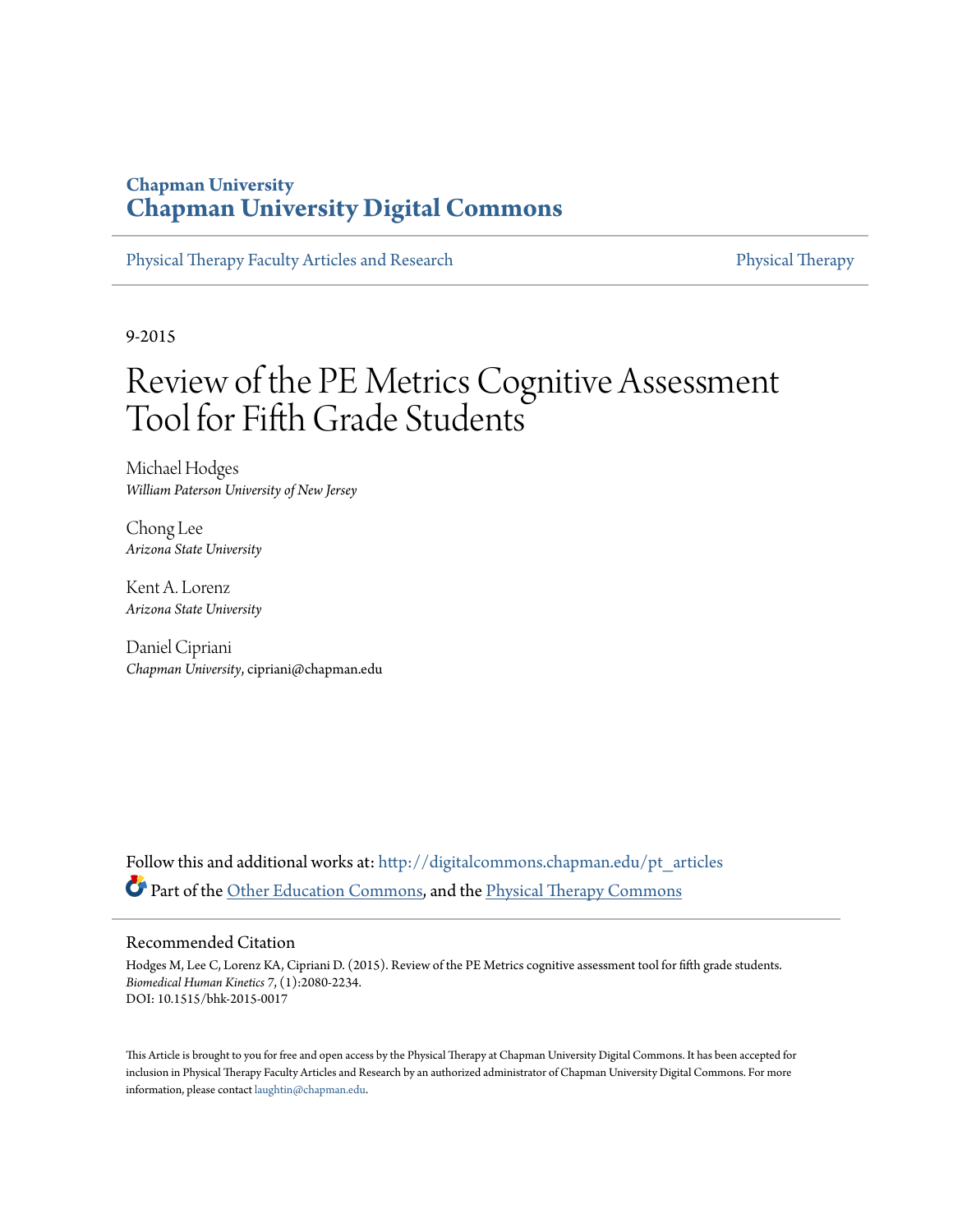## Review of the PE Metrics Cognitive Assessment Tool for Fifth Grade Students

#### **Comments**

This article was originally published in *Biomedical Human Kinetics,* volume 7, issue 1, in 2015. [DOI: 10.1515/](http://dx.doi.org/10.1515/bhk-2015-0017) [bhk-2015-0017](http://dx.doi.org/10.1515/bhk-2015-0017)

# Creative Commons License<br> **COOSO**

This work is licensed under a [Creative Commons Attribution-Noncommercial-No Derivative Works 3.0](http://creativecommons.org/licenses/by-nc-nd/3.0/) [License.](http://creativecommons.org/licenses/by-nc-nd/3.0/)

#### **Copyright**

University of Physical Education, Warsaw, Poland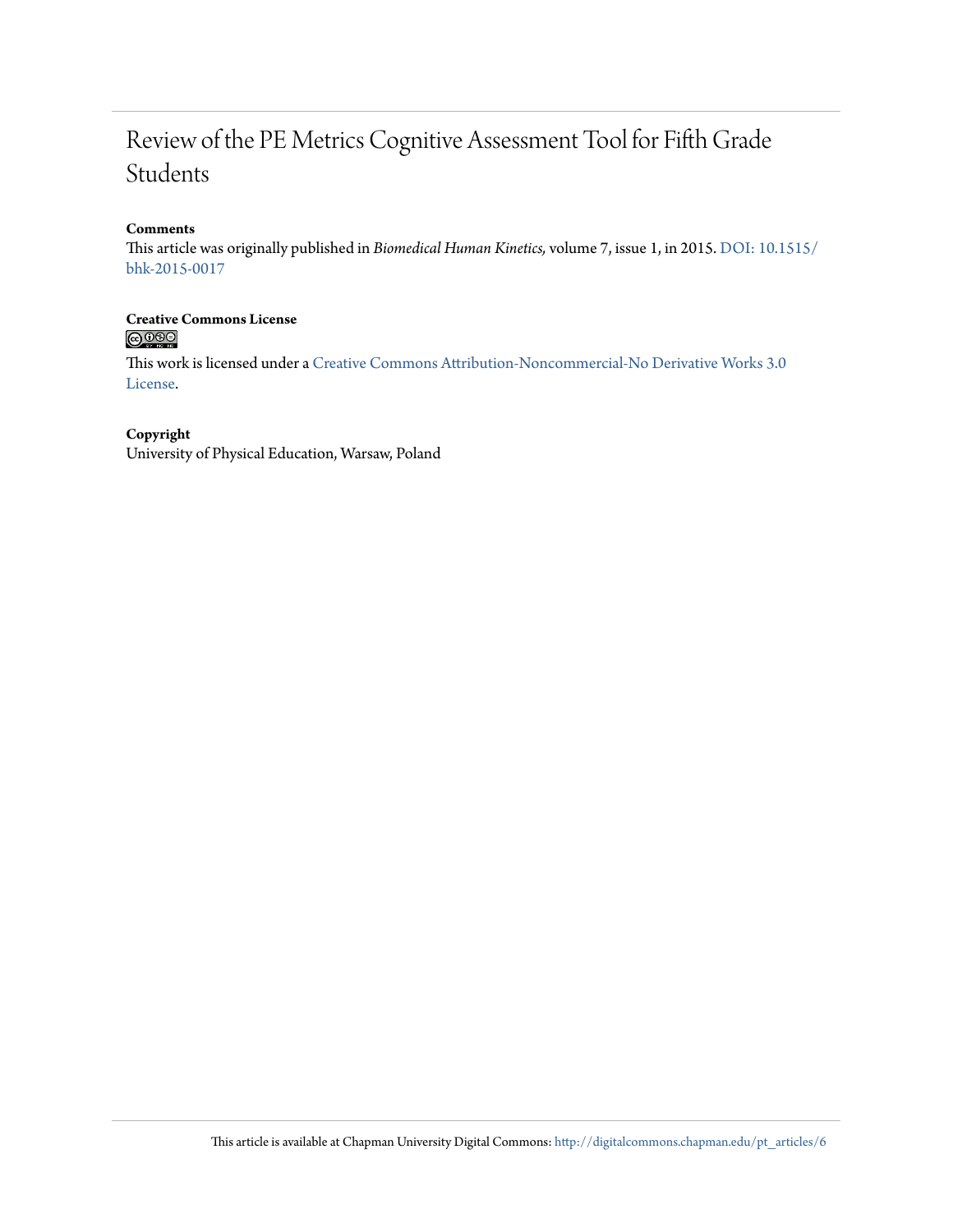

## **Review of the PE Metrics cognitive assessment tool for fifth grade students**

Michael Hodges<sup>1</sup>, Chong Lee<sup>2</sup>, Kent A. Lorenz<sup>2</sup>, Daniel Cipriani<sup>3</sup>

<sup>1</sup> William Paterson University, Wayne, New Jersey, USA; <sup>2</sup> Arizona State University, Phoenix, Arizona, USA; <sup>3</sup> Chapman University, One University Drive Orange, California, USA

#### Summary

*Study aim*: this study examined the item difficulty and item discrimination scores for the HRFK PE Metrics cognitive assessment tool for 5th-grade students.

*Materials and methods*: ten elementary physical education teachers volunteered to participate. Based on convenience, participating teachers selected two 5<sup>th</sup> grade physical education classes. Teachers then gave students (N = 633) a 28-question paper and pencil HRFK exam using PE Metrics Standards 3 and 4. Item difficulty and discrimination analysis and Rasch Modeling were used data to determine underperforming items.

*Results*: analysis suggests that at least three items are problematic. The Rasch Model confirmed this result and identified similar items with high outfit mean square values and low Point Biserial correlation values.

*Conclusions*: teachers are in need of valid and reliable HRFK assessment tools. Without the removal of three items in the PE Metrics HRFK exam for 5th-grade students, complete use of the exam could offer incorrect conclusions.

Key words: PE Metrics – Assessment – Cognitive – Exam – Health-related

#### Introduction

The National Health and Nutrition Examination Survey and National Youth Fitness Survey in 2012 found that only 24.8% of U.S. youth aged 12–15 years engaged in moderate-to-vigorous physical activity for at least 60 minutes each day [9]. Inactivity and poor dietary habits have been considered to be two main contributors to the rise of obesity in U.S. youth population [5]. Consequently, many researchers and local school district health professionals have called for the examination of cost-effective methods and implementation efforts for increasing healthy and active behaviors in children. For example, McKenzie and colleagues [18] developed and implemented the CATCH curriculum, which serves as a comprehensive model for raising students' physical activity and healthy behaviors, and Michelle Obama's "Let's Move!" campaign aimed to get kids active for at least 60 minutes a day. Other researchers have examined the determinants to getting healthy and active or the associated motivational factors. For example, DiLorenzo and colleagues [6] conducted a two-phase longitudinal study on sixth and later ninth grade students discovering a range of determinants to physical activity (e.g., enjoyment, parental modeling, self-efficacy). One primary factor found during Phase 2 was students' healthrelated fitness knowledge (HRFK) among ninth grade boys and girls. Researchers indicated that only HRFK was the only factor for boys' engagement in leisure-time physical activity [6]. Interestingly enough, Society of Health and Physical Education (SHAPE) recommends health related fitness knowledge (HRFK) as an area of instruction. However, the validity of HRFK PE Metrics on the 5<sup>th</sup>-grade students remains less explored.

The positive effects of HRFK acquisition on leisure time physical activity have been documented in previous research [4, 25, 27]. Thompson and Hannon [27] examined high school students' physical activity fitness levels using Physical Activity Questionnaire for Adolescences (PAQ-A) and a designed HRFK assessment tool. A moderate positive Pearson correlation coefficient between HRFK test scores and PAQ-A scores ( $r = 0.438$ ,  $p \le 0.001$ ) indicated a moderate positive relationship between healthy behavior knowledge and self-reported physical activity. The researchers also found a significant HRFK test score difference among the low active and moderately and high

**Author's address** Michael Hodges, William Paterson University, 300 Pompton Road, Wayne, New Jersey 07470 Hodgesm1@wpunj.edu

> Brought to you by | Chapman University Authenticated Download Date | 9/18/15 6:09 PM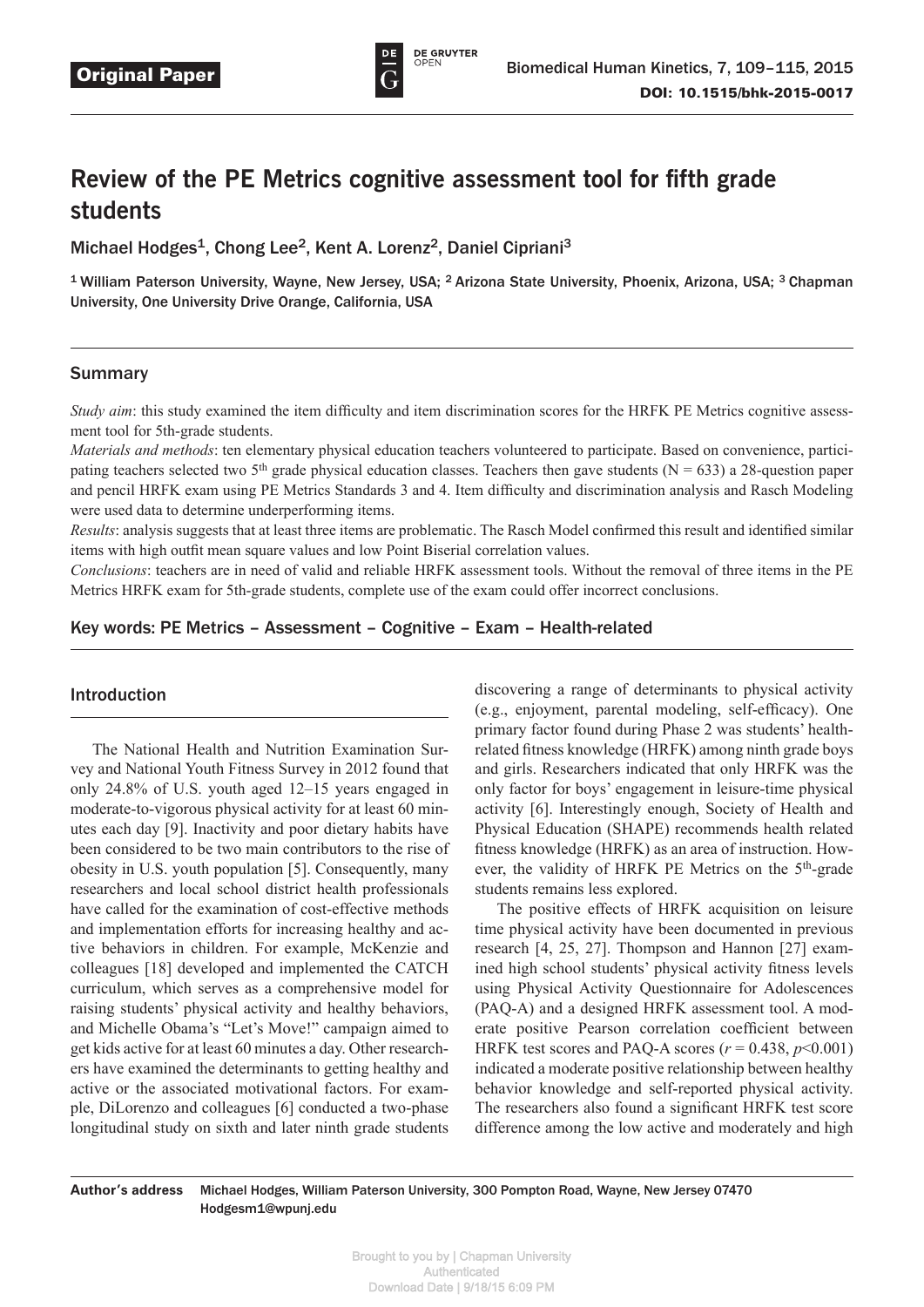active groups  $(p<0.001)$ , concluding that students who were more fit also had higher HRFK scores [26]. Pearman and colleagues [21] found similar effects on college alumni as they examined students who took a course on selected HRFK concepts. The effects on their health-related behaviors (e.g., aware of blood pressure, healthy eating habits, and smoking) were found to be enhanced by the alumni who had taken the college course, and more likely to engage in aerobic exercise and less likely to smoke, and have lower intakes of dietary fat. Knowledge may not be enough to change behaviors [8], however improving and offering quality HRFK instruction could possibly provide positive healthy behavior outcomes.

Researchers found drastically low levels of HRFK among students of all ages [12, 13, 22]. Elementary  $[1, 15]$ , secondary  $[14, 24]$ , and college-aged students  $[17]$ are documenting poor scores on HRFK assessments. Although the reason for this is undetermined, one can speculate that this could be a cause of physical education teachers' misconceptions on HRFK [2] or a lack of inclusion in physical education curriculum. Nonetheless, generalization of students' documented levels of HRFK should be used with caution as many of these studies have utilized self-designed HRFK assessment tools and lack the appropriate testing validity [13]. For example, early researchers Stradtman and Cureton [25] designed the first documented fitness knowledge test, which contained a 100-question exam used for assessing secondary students. Content validity of the measures and test-retest reliability of  $(0.95)$ were obtained, however no further validation occurred. In the early 1970's, Mood [19] designed a test to measure college physical education majors' knowledge of fitness. However, the two separate 60-question forms confirmed content validity and test-retest reliability only at a rate of (0.75). Heart Smart [20], another developed assessment tool also lacked proper validation and was used multiple times in elementary school studies.

The U.S. National Association of Sport and Physical Education (NASPE), (now SHAPE America) endorses only two HRFK exams, FitSmart [29] and PE Metrics [23]. FitSmart, a comprehensive test for secondary students contains 50 standardized multiple-choice items from a variety of health categories. This assessment endured an extensive validation process, identifying and measuring the major concepts necessary for understanding and maintaining physical fitness and healthy lifestyles. During this process, three leading experts were asked to evaluate the content areas and identify which portions of the test appropriately measured student HRFK. The authors conducted pilot tests among various subpopulations, and many versions of the test were administered and modified before reaching the final standardized questions [29]. The only other NASPE endorsed tool is known as PE Metrics [30]. PE Metrics offers practitioners assessment methods

for assessing students psychomotor (e.g., skills) and cognitive (e.g., knowledge) domain. However, the 28-item paper and pencil HRFK exam for fifth grade students does not provide practitioners or researchers with the necessary psychometrics, raising concern for the exams' legitimacy.

SHAPE America suggests HRFK instruction to be included in the physical education curriculum and offered to students of all ages. In order to teach HRFK effectively, elementary and secondary teachers are in need of valid and reliable assessment tools as empirical evidence has shown very few quality assessments exist. Therefore, due to the lack of cross-validity on the NASPE endorsed fifth grade PE Metrics HRFK assessment tool, we examined both item difficulty and item discrimination factors aiming to confirm the validity and offer teachers with a working exam that can be confidently implemented immediately into school settings.

#### Materials and methods

#### **Participants and setting**

This study was conducted in one large suburban school district, in the Southwestern U.S. Teachers  $(N = 10)$  were recruited via email, phone, or in-person, and volunteered to participate. Participating teachers' teaching experience ranged from 5 to 27 years ( $M = 11.83$ ,  $SD = 6.56$ ) and nine of the 10 teachers identified their ethnicity as Caucasian, and the other self-identified as Hispanic. Based on teacher convenience, two fifth grade classes were selected, accumulating ( $N = 633$ ;  $n = 310$  boys and  $n = 323$  girls) students. Demographics of participating students were proportional and can be seen in Table 1.

In this district, physical education is provided to students twice every sixth school day, lasting 30 minutes each. Instruction was either provided to students indoors (e.g., multi-purpose room, gymnasium) or outdoors (e.g., blacktop, playing field). Institutional Review Board approval was obtained on September 10, 2012 through the University and participating School District (Protocol #1207008017). Parents and teachers consent and students assent was gathered before commencement of the study.

#### **PE Metrics**

Developed by a task group of experts, PE Metrics provides teaching professionals with a myriad of instruments that assess cognitive and psychomotor learning domains of students in both elementary and middle school settings. Despite the inability to retrieve any information, the authors explain that this assessment underwent a detailed validation process following: (a) pre-pilot, (b) pilot, and (c) national data collection [29]. Authors [23] explain that after many exam iterations and removal of problematic questions, the final exam was complete and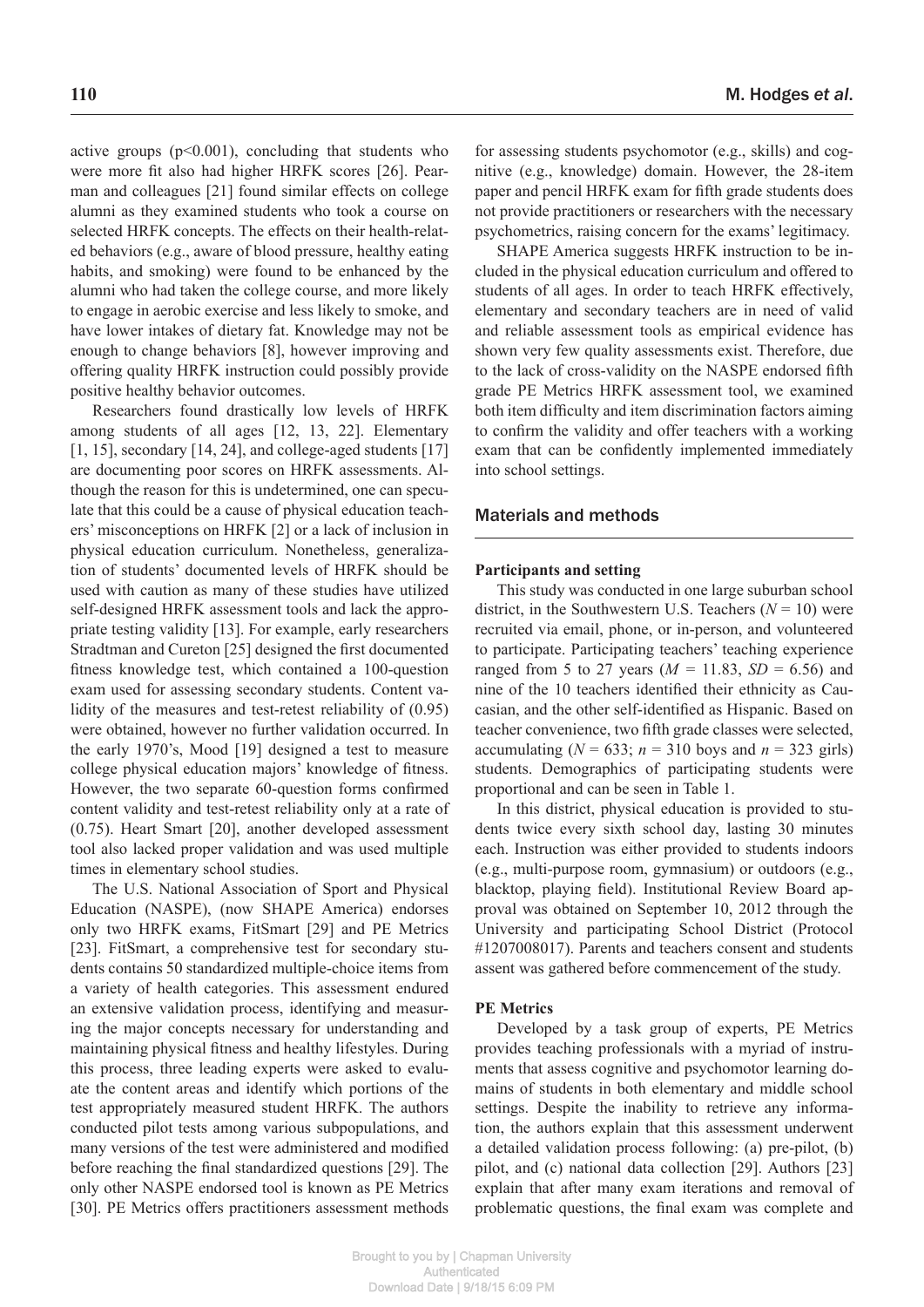| <b>Intervention Teachers</b> | Caucasian | Hispanic | African American | Asian American |
|------------------------------|-----------|----------|------------------|----------------|
| <b>Brad</b>                  | 35.7      | 42.9     | 12.5             | 7.1            |
| Mike                         | 58.2      | 17.9     | 16.4             | 6.0            |
| Ruth                         | 53.8      | 21.8     | 9.2              | 21.0           |
| Jessica                      | 78.1      | 9.4      | 0.0              | 12.5           |
| Gabby                        | 47.4      | 29.8     | 7.0              | 14.0           |
| Larry                        | 63.6      | 13.6     | 15.9             | 2.3            |
| Abby                         | 49.2      | 16.4     | 21.3             | 9.8            |
| Jessie                       | 63.8      | 8.5      | 10.7             | 10.06          |
| Jillian                      | 0.00      | 87.1     | 11.4             | 0.00           |
| <b>Steven</b>                | 63.7      | 15.1     | 11.3             | 6.3            |

**Table 1.** Students' ethnicity separated by participating teachers

Note: All values are in percentages

ready for use. The exam consists of 28-items organized into eight 'performance descriptors': (a) chooses to be physically active outside of school, (b) describes personal responses to physical activity, (c) describes characteristics of health-enhancing physical activity, (d) achieves criterion-reference standards, (e) identifies personal health-related weaknesses/strengths, (f) describes how to improve personal fitness, (g) identifies the principles (guidelines) associated with improving physical fitness, and (h) identifies specific benefits associated with each component of health-related physical fitness. One sample item from the PE Metrics under the performance descriptor, "describes personal responses to physical activity" states, "when you exercise vigorously" with the response options of: (a) you start to breathe more slowly, (b) your heart keeps a slow, steady rhythm, (c) it is more difficult to find your pulse, or (d) you increase your pulse.

Researchers administrated the exam at the start of the class period. A specific protocol for administering the exam was followed (e.g., providing pencils to all students, reading each question aloud twice, and offering students 30 seconds to complete their answer before moving onto the next). Once all questions were read and completed, researchers collected the exam and documented the results, keeping records in the primary researchers locked file cabinet.

#### **Data analysis**

Data were entered electronically and managed using Microsoft Excel and SAS 9.3 for Windows [22]. Item Difficulties and Item Discrimination statistics were conducted. Item difficulty measures the proportion of respondents who answered the question correctly, with plausible values ranging from zero to one [7]. Item discrimination compares the top scoring 27% of respondents to the bottom 27%, with the higher performing respondents having a greater probability of answering the item correctly. Plausible values range from –1 to 1, with desired values being greater than 0.39 [7]. Rasch Modeling was also performed using WINSTEPS 3.51 [28] and internal consistency coefficients were done using SAS [21].

#### **Results**

Results from the analysis were conclusive with many problematic questions discovered. Item difficulty and discrimination indices are reported in Table 2, with difficulty values below 0.25 or above 0.80, and discrimination indices below 0.20 suggestive of potential problems [7]. It can be seen that items 10, 11, and 25 from the PE Metrics 28 question exam for fifth grades obtain a low item difficulty indices (0.04, 0.08, 0.20, respectively) and low discrimination indices (0.01, 0.01, 0.07, respectively). The Rasch Model identified these same items 10, 11 and 25, with high outfit mean square values (1.85, 1.85, 1.41, respectively) and low Point Biserial correlation values (–0.01, 0.00, 0.08, respectively). Researchers continued and conducted internal consistency measures using Cronbach's alpha, discovering a 0.67 for the 28-item HRFK test, and a 0.69 with the three questionable items deleted.

#### **Discussion**

According to Fox and Biddle [11], HRFK provides individuals with a foundation for intelligent decision-making. The possible effects of HRFK acquisition have been examined and in some cases found to have a positive impact on physical activity levels (e.g., 3, 4, 6, 16, 21, 27). However, it has been well documented that school-aged children lack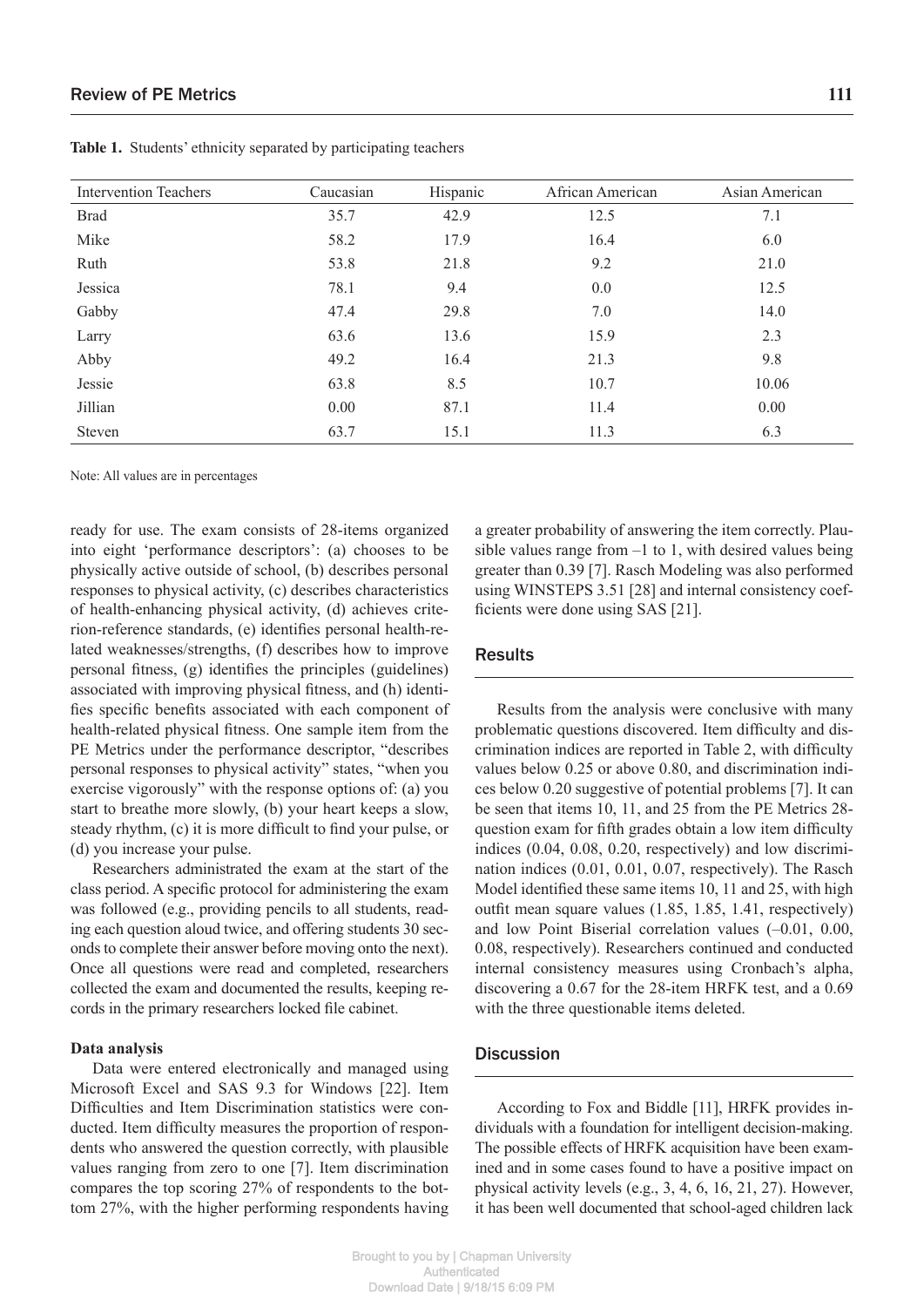| Item           | Item       | Item           |
|----------------|------------|----------------|
|                | difficulty | discrimination |
| $\mathbf{1}$   | 0.49       | 0.27           |
| $\overline{2}$ | 0.86       | 0.22           |
| $\overline{3}$ | 0.73       | 0.47           |
| $\overline{4}$ | 0.53       | 0.47           |
| 5              | 0.64       | 0.23           |
| 6              | 0.31       | 0.50           |
| 7              | 0.88       | 0.37           |
| 8              | 0.66       | 0.32           |
| 9              | 0.33       | 0.34           |
| 10             | 0.04       | 0.01           |
| 11             | 0.08       | 0.01           |
| 12             | 0.71       | 0.50           |
| 13             | 0.82       | 0.34           |
| 14             | 0.61       | 0.36           |
| 15             | 0.71       | 0.44           |
| 16             | 0.56       | 0.30           |
| 17             | 0.38       | 0.37           |
| 18             | 0.25       | 0.25           |
| 19             | 0.75       | 0.46           |
| 20             | 0.45       | 0.35           |
| 21             | 0.31       | 0.29           |
| 22             | 0.36       | 0.27           |
| 23             | 0.68       | 0.37           |
| 24             | 0.48       | 0.32           |
| 25             | 0.20       | 0.07           |
| 26             | 0.47       | 0.30           |
| 27             | 0.51       | 0.30           |
| 28             | 0.62       | 0.20           |
|                |            |                |

**Table 2.** Item difficulty and discrimination scores from PE Metrics assessment

*Note.* Item difficulty values below 0.25 or above 0.80 and item discrimination indices below 0.20 are suggestive of potential problems.

a sufficient level of HRFK [1, 12, 13, 14, 15], calling practitioners to incorporate effective HRFK instruction in their classes. It is important to note the aforementioned studies should be carefully disseminated as many have used HRFK assessments that have not been previously validated. Similarly, many practitioners reported using their own HRFK test to assess students' knowledge. Therefore, it was the researchers objective to provide practitioners with a tool that offers valid and reliable scores that can confidently be implement into their physical education classes.

Therefore, we conducted analysis on the PE Metrics aiming to support our practitioners with a valid HRFK assessment tool. Based on our findings the item difficulty and discrimination suggest that at least three items are problematic (#10, 11, 25), as the difficulty index indicated that a small proportion of students answered these items correctly. These questions are: "Which of the following is a weight-bearing activity", "Softball is a good:", and "When you want to become stronger, you should:", respectively. This could be due to ineffectual distractors. Similarly, these items were not able to discriminate between high and low performing students, again suggesting problems with the wording of the question or distractors. It is interesting to note these items are also the same three items that are flagged as having extreme mean squared values from Rasch Modeling, indicating they did not fit within that model. The strength of this study is that our data represents a large population-based sample from a suburban area. To our knowledge, this is the first study to investigate the item difficulty and item discrimination of the PE Metrics exam for 5<sup>th</sup>-grade boys and girls. Further studies are needed to confirm our findings across different race, grade, countries, and gender subpopulations or groups.

Upon examination of the validity results, the Cronbach's alpha score of 0.67 from the initial analysis does reflect a questionable level of internal consistency, suggesting there may be weak inter-relatedness of some items for this sample [26]. Further, it appeared that a few performance descriptors within the PE Metrics instrument only contained one item, potentially reducing the internal consistency statistic. The Cronbach's alpha score increased to 0.69 when computed with the three low-performing items deleted, suggesting the deleted items were not strongly related to the other items. This moves closer to an "acceptable" value of 0.70 [7], however, the overall Cronbach's alpha score is representative of the aggregate relationship of test items and may not reflect inter-relatedness of items within performance descriptors. Given these results, the PE Metrics test can produce valid and reliable scores; however, some modification to the items or the overall test questions may improve test performance.

A comprehensive physical education curriculum should be sequential and contain learning objectives that are appropriately aligned with standards-based activities. Objectives should be properly assessed with formative and summative assessments to confirm and provide evidence of student learning. However, empirical evidence shows that most assessments available to practitioners lack legitimacy and reliability. Based on our findings, practitioners should consider the PE Metrics tool to be a valid and reliable tool in assessing HRFK in fifth-grade students after the removal of items 10, 11, and 25 due to low item performance characteristics.

Therefore, if practitioners were to use the PE Metrics as a complete tool, incorrect conclusions could occur. Lower test scores may be due in part to poor item design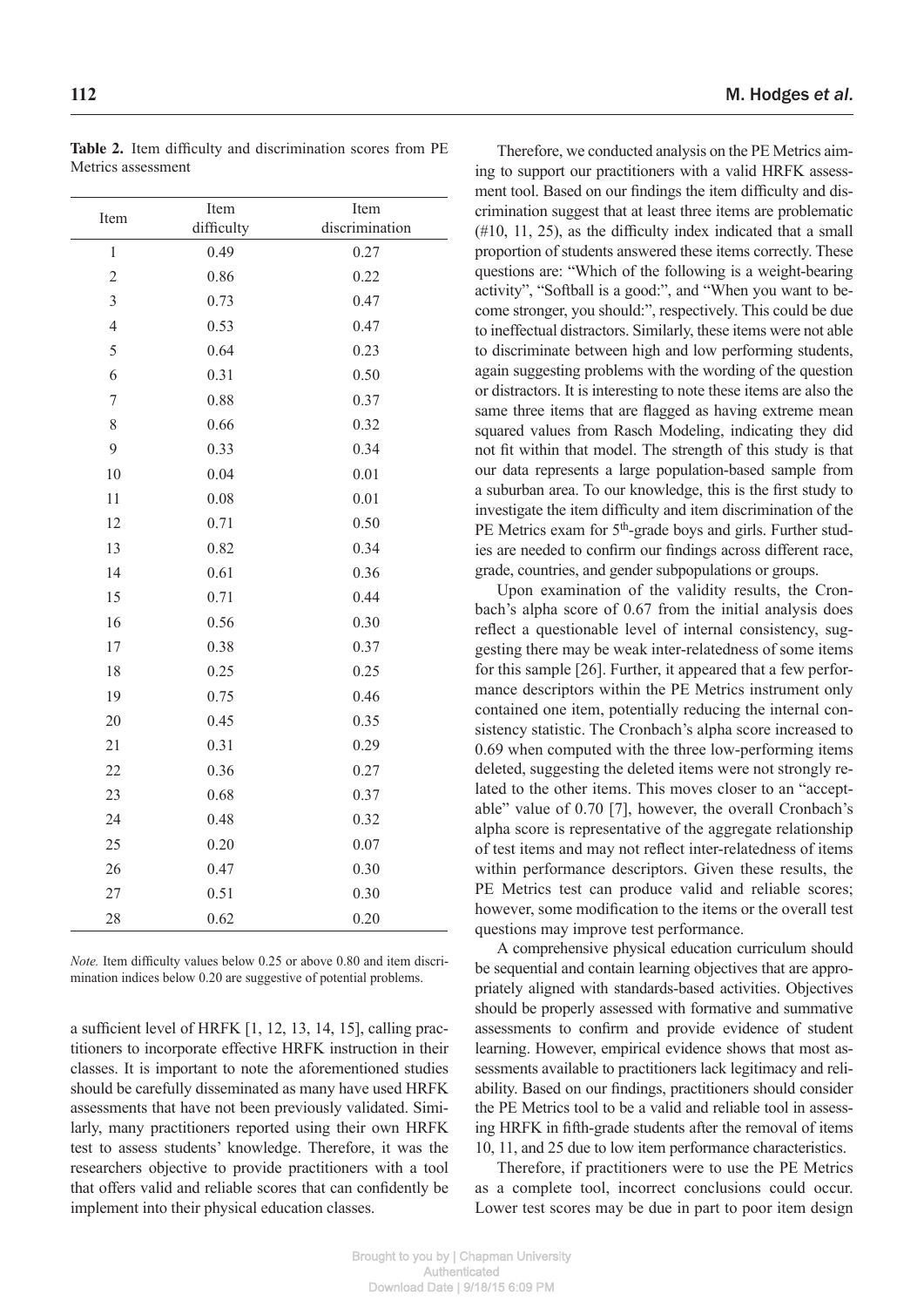and low item performance, and not necessarily a lack of student content knowledge. Thus, any public recommendations for the current PE metrics HRFK Standards 3 and 4 5th-grade exam will require more careful consideration.

#### References

- 1. Brusseau T.A., P.H. Kulinna, D.J. Cothran (2011) Physical activity content knowledge of Native American children. *Phys. Edu.,* 68: 66-77.
- 2. Castelli D., L. Williams (2007) Health-related fitness physical education teachers' content knowledge. *J. Teach. Phys. Edu.,* 26: 3-19.
- 3. Dale D., C.B. Corbin (2000) Physical activity participation of High School graduates following exposure to conceptual or traditional Physical Education. *Res. Q. Exerc. Sport,* 71: 61-68.
- 4. Dale D., C.B. Corbin, T.F. Cuddihy (1998) Can conceptual Physical Education promote physical active lifestyles? *Pediatr, Exerc, Sci,,* 10: 97-109.
- 5. Dietz W.H. (2001) The obesity epidemic in young children. Reduce television viewing and promote playing. *Br. Med. J.,* 322: 313-314.
- 6. DiLorenzo T.M., R.C. Stucky-Ropp, J.S. Vander Wal, H.J. Gotham (1998) Determinants of exercise among children: A longitudinal analysis. *Prevent. Med.,* 27: 470-477.
- 7. Ebel R.L., D.A. Frisbie, (1991) Essentials of educational measurement. Englewood Cliffs, N.J: Prentice Hall.
- 8. Ennis C.D. (2007) Defining learning as conceptual change in physical education and physical activity settings. *Res. Q. Exerc. Sport,* 78: 138-150.
- 9. Fakhouri T.H., J.P. Hughes, V.L. Burt, M. Song, J.E. Fulton, C.L. Ogden (2014) Physical activity in U.S. youth aged 12–15 years, 2012. *National Center for Health Statistics Data Brief,* 1: 1-8.
- 10. Fissette J.L., D.M. Franck (2012) How teachers can use PE Metrics for formative assessment. *J. Phys. Edu., Recreation and Dance,* 83: 23-34.
- 11. Fox K.R., S.J. Biddle (1988). The use of fitness tests: Educational and psychological considerations. *J. Phys. Edu., Recreation and Dance,* 59: 47-53.
- 12. Hopple C., G. Graham (1995) What children think, feel, and know about physical fitness testing. *J. Teach. Phys. Edu.*, 14: 408-417.
- 13. Keating X.D., L. Jr. Harrison, L. Chen, P. Xiang, D. Lambdin, B. Dauenhaurer, J. Castro Pinero (2009) An analysis of research on students health-related fitness knowledge in K-16 Physical Education programs. *J. Teach. Phys. Edu.,* 28: 333-349.
- 14. Keating X.D., L. Chen, J. Guan, L. Jr. Harrison, B. Dauenhauer (2009) Urban minority ninth-grade students' health-related fitness knowledge. *Res. Q. Exerc. Sport,* 80: 747-755.
- 15. Kulinna P.H. (2004) Physical activity and fitness knowledge: How much do 1–6 grade students know? *Int. J. Phys. Edu.n,* 41: 111-121.
- 16. Liang M.T., H.T. Dombrowski, T.W. Allen, C.O. Chang, J. Andriulli, M. Bastianelli, S.D. Norris (1993) Do medical students' knowledge and attitudes about health and exercise affect their physical fitness? *J. Amer. Osteopathic Association,* 93: 1020-1024.
- 17. Losch S.H., B. Strand, (2004) An analysis of the knowledge and fitness levels of physical education teacher education majors. *Res. Q. Exerc. Sport*, 75, A-73.
- 18. McKenzie T.L., E.J. Stone, H.A. Feldman, J.N. Epping, M. Yang, P.K. Strikmiller, G.S. Parcel (2001) Effects of CATCH Physical Education Intervention. *American Journal of Preventative Medicine,* 21: 101-109.
- 19. Mood D. (1971) Test of physical fitness knowledge: Construction, administration and norms. *Res. Q.,* 42*:*  423-430.
- 20. Oaks J., B. Warren, D. Harsha (1987) Cardiovasucalr health knowledge of children and school personnel in Louisiana public schools. *J. Scholar. Health,* 57: 23-27.
- 21. Pearman S.N. III, R.F. Valois, R.G. Sargent, R.P. Saunders, J.W. Drane, C.A. Macera (1997) The impact of a required college health and Physical Education course on the health status of alumni. *J. Am. College Health*, 46: 77-85.
- 22. SAS Institute Inc., SAS, Version 8. Cary, NC: *SAS Institute Inc.,* 2000.
- 23. Society of Health and Physical Education (SHAPE) (2010) *PE Metrics: Assessing National Standards 1–6 in Elementary School-2nd Edition.* Champaign, IL: Human Kinetics.
- 24. Stewart S., M. Mitchell, (2003) Instructional variables and student knowledge and conceptions of fitness. *J. Teach. Phys. Edu.*, 22, 533-551.
- 25. Stradtman A.D., T.K. Cureton (1950) A physical fitness knowledge test for secondary school boys and girls. *Res. Q.,* 21: 53-57.
- 26. Tavakol M., R. Dennick (2011) Making sense of Cronbach's alpha. *Int. J. Med. Edu.*, 2: 53–55. DOI:10.5116/ ijme.4dfb.8dfd
- 27. Thompson A., J.C. Hannon (2012) Health-related fitness knowledge and physical activity of high school students. *Phys. Edu.,* 69: 71-88.
- 28. WINSTEPS. (Version 3.90.0). Linacre J.M. (2015) [Computer Software]. Beaverton, Oregon.
- 29. Zhu W., M. Safarit, A. Cohen (1999) *The national healthrelated physical fitness knowledge test: FitSmart test user manual (high school edition).* Champaign, IL: Human Kinetics.

Received 17.06.2015 Accepted 19.08.2015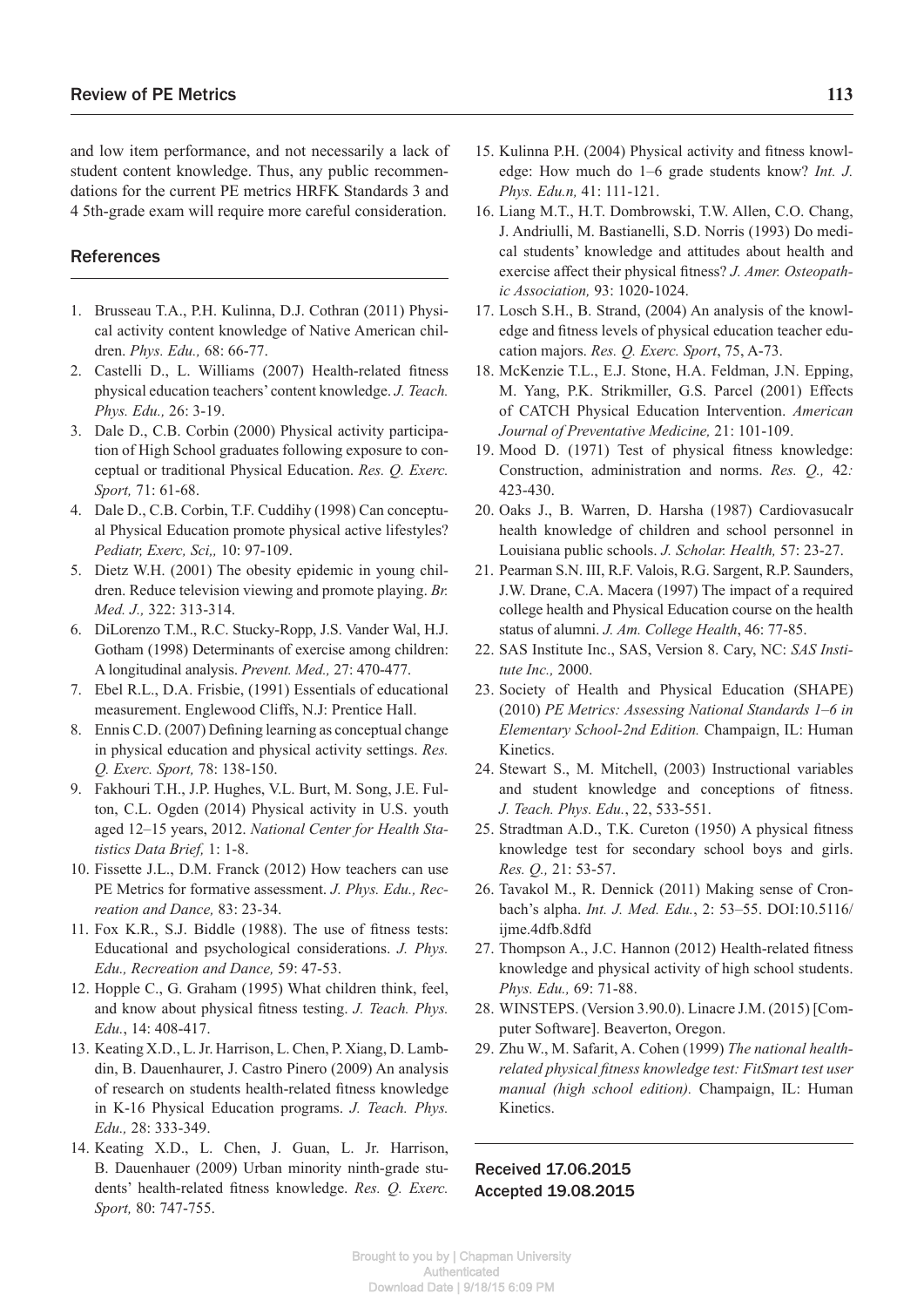### Appendix A

PE Metrics fifth grade physical education activity test

#### **Performance Descriptor: Chooses to be physically active outside of school**

- 1. The best choice for a vigorous physical activity after school is:
	- A. Shooting baskets.
	- B. Throwing and catching with a friend.
	- C. Riding a bike.
	- D. Going for a long walk.
- 2. Jane wants to do something after school to help her be good on the soccer team. She should:

A. Ride her bike for 30 minutes.

B. Play a soccer video game for 30 minutes without stopping.

C. Practice dribbling a soccer ball at a fast pace around the yard for 30 minutes.

D. Play on the trampoline for 30 minutes.

#### **Performance Descriptor: Describes personal responses to physical activity**

- 3. When you exercise vigorously:
	- A. You start to breathe more slowly.
	- B. Your heart keeps a slow, steady rhythm.
	- C. It is more difficult to find your pulse.
	- D. You increase your pulse.

#### **Performance Descriptor: Describes characteristics of health-enhancing physical activity**

- 4. Bill likes to run, which is called  $a/an$  activity:
	- A. Flexibility.
	- B. Aerobic.
	- C. Competitive.
	- D. Sport.
- 5. Which of the following is the most vigorous activity? A. Playing kickball.
	- B. Running.
	- C. Riding a bike.
	- D. Playing softball.
- 6. Soccer and swimming both require a lot of:
	- A. Flexibility.
	- B. Muscle strength.
	- C. Teamwork.
	- D. Aerobic endurance.
- 7. If Jane can pass a flexibility test, she is more likely to: A. Participate in a long-distance race.
	- B. Lift a heavy weight.
	- C. Do well in gymnastics.
	- D. Lift light weights many times.
- 8. What will best improve your aerobic fitness?
	- A. Kickball.
	- B. Dodgeball.
	- C. Golf.
	- D. Soccer.
- 9. Which of the following is a moderate physical activity?
	- A. Running.
	- B. Walking briskly.
	- C. Inline skating.
	- D. Playing soccer.
- 10.Which of the following is a weight-bearing activity? A. Riding your bicycle.
	- B. Walking.
	- C. Doing curl-ups.
	- D. Swimming.

#### 11.Softball is a good:

- A. Flexibility-improving activity.
- B. Vigorous activity.
- C. Weight-bearing activity.
- D. Aerobic activity.

#### **Performance Descriptor: Achieves criterionreferenced standards**

- 12.When you measure the distance that you can stretch you are testing:
	- A. Muscle strength.
	- B. Flexibility.
	- C. Muscle endurance.
	- D. Strength in your arms.
- 13.A good score on a health-related fitness test tells you that:
	- A. You can perform skills at a high level.
	- B. You are not sick.
	- C. You have a healthy level of fitness.
	- D. You are an athlete.

#### **Performance Descriptor: Identifies personal healthrelated weaknesses/strengths**

- 14.If you are fit, you:
	- A. Are good at many skills,
	- B. Are good at running but are not flexible,
	- C. Have more choices to be physically active.
	- D. Are bigger than everyone else your age.
- 15.Fitness tests are good because they:
	- A. Identify areas of fitness that need improvement.
	- B. Identify the fit person in the class.
	- C. Tell you what activity that you need to join.
	- D. Give you a lot of activity when you take them.